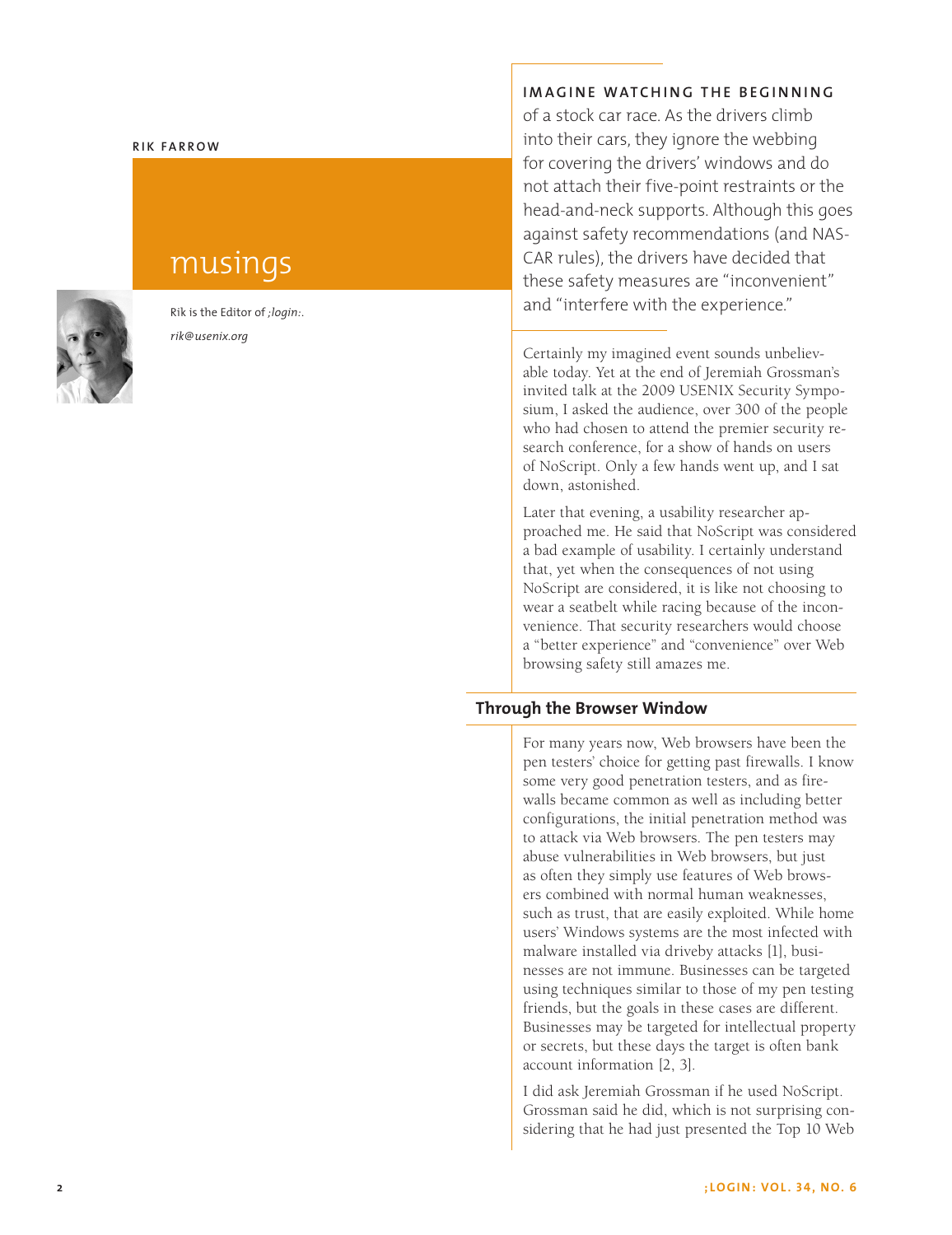Hacking Techniques (see article on p. 16) and NoScript blocks several of these attacks. I particularly shuddered when contemplating clickjacking, a technique that allows an attacker to trick a browser user into clicking on the button of the attacker's choice. Clickjacking is a feature of modern browsers, allowing an attacker to move (hover) over an iframe so that the button to be clicked is always under the user's mouse. And this happens invisibly to the user, as the iframe is hidden beneath other content.

Many years ago, I mused about having a button on my browser that would give me the option of allowing scripting to work for a particular site. NoScript has provided that button for many years now, and Giorgio Maone has continued to add security features to NoScript over the years as well. I asked Maone if he wanted to write about NoScript for this issue, and you can find his article on p. 21.

Maone considers the same usability issues that some people complain about to be a feature. He wants NoScript to work without cluttering up your browser with popups. I will say that I had to learn that when a Web site doesn't work as expected, I need to see what NoScript is blocking. For the most part, I have already whitelisted the sites I trust, which also happen to be those I visit often. When I visit a new site, I have to decide whether to allow scripting to work. I usually enable scripting temporarily unless I know I will be visiting a site frequently. And I don't enable scripting for all sites that request the ability, as some of these sites just use scripting to present advertising or to collect information about your browsing habits. I'd rather maintain my privacy. And when I want to buy something, I will research products rather than buy the product with the spiffy and/or annoying ad.

Advertising sites themselves can be sources of malware. In [1], the researchers mention that a source of drive-by downloads comes from reselling advertising slots on Web pages. If there are no current buyers for advertising on a particular Web page, these potential slots can be resold to other advertising networks. You could wind up being the victim of an attack even when visiting a trusted site, if you don't use NoScript. Because NoScript blocks scripting based on the site the script comes from, you can still view your favorite site while preventing other sites from executing scripts.

## **Banks and Credit Cards**

Credit card companies provide you with some insulation against loss of credentials. If someone steals your credit card info, you can report it to the credit card company and pay a limited amount (at most \$50 in the US). Banks, however, look at credential loss completely differently. Banks have traditionally focused on using SSL to protect transaction data while it traverses the Internet. At the same time, banks assume that the endpoints of the communication, including browsers, are secure. Yet that is unlikely to be the case today for most PC users.

Even the use of one-time passwords and password generation tokens does not provide protection for users of malware-infected PCs. Malware has been designed to wait until the user has provided authentication and then to initiate a fund transfer request that appears to the bank to be authenticated. If you can't trust your own computer, SSL really doesn't help you at all. Adding insult to injury, banks in some countries hold users responsible for losses if the computers they use are not secure.

In the US, recent looting of the bank accounts of small businesses and even a county have garnered some news. And in these cases, the owners of the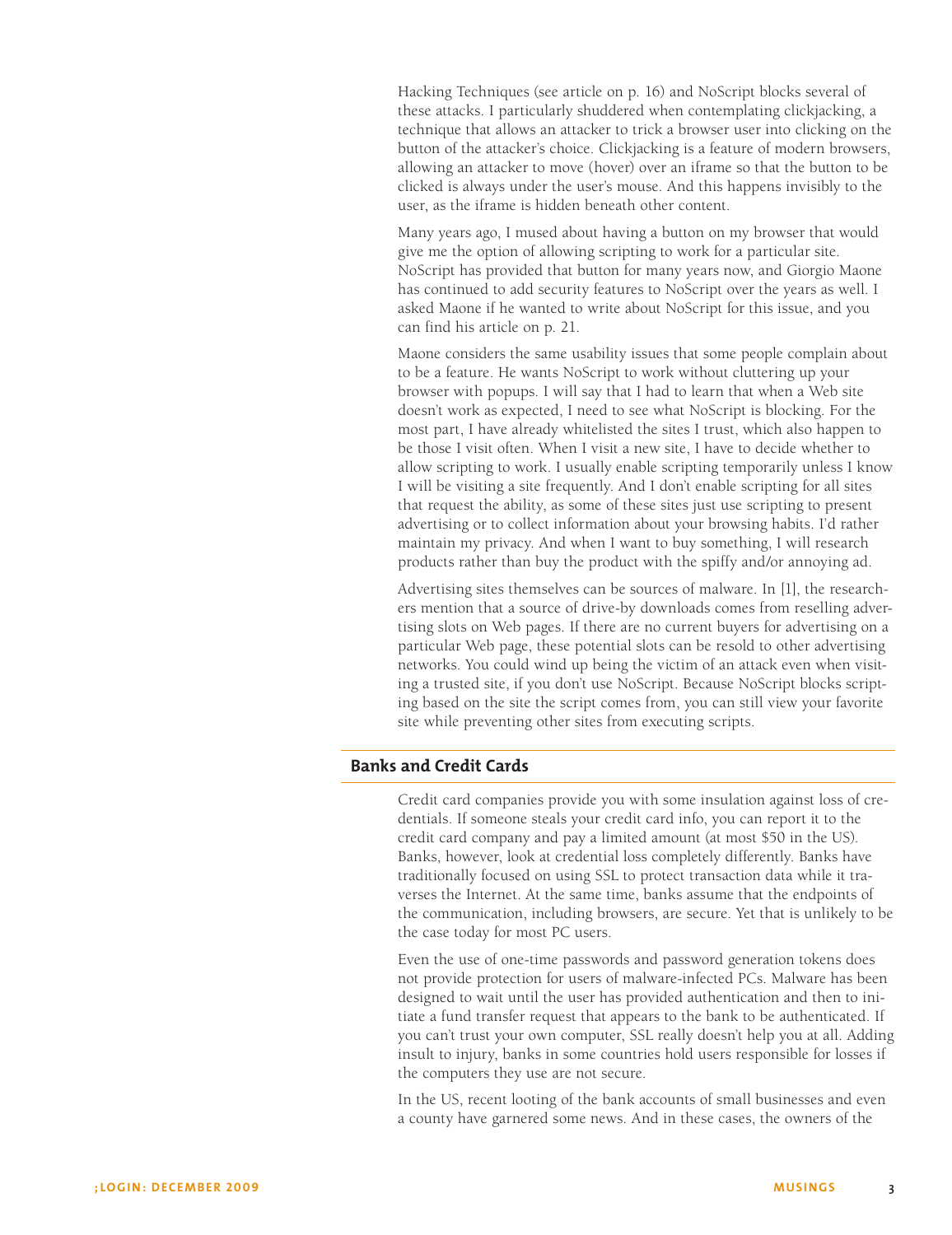accounts, whose credentials have been stolen using malware and botnets, were held responsible for the losses as well.

#### **Secure Operating Systems**

It would be helpful if we could use secure operating systems. Just recently, an Australian research project undertaken to prove the correctness of an operating system, the seL4 microkernel, was completed. You can read what one of the researchers, Gerwin Klein, has to say about this starting on p 28 of this issue. The operating system executes with the highest level of privilege and has exclusive access to all hardware devices, including disk and network devices, as well as arranging for access to pages in memory. Having an operating system with proven security guarantees is a great leap forward.

We also need secure applications that we can use. I've written about the OP browser before [4], a browser which uses process-based isolation for each site that goes well beyond what Google Chrome and IE8 do today. Just the week before I completed this column, the source code to the OP browser went online [5]. There are still issues with the OP browser, mainly having to do with running isolated windows on top of window managers that do not support the concept of sharing a display among different security principles—that is, each site acting as a separate user, isolated from what other sites can do. And sites that rely on overlapping views, such as mashups that use overlays on top of maps, are very difficult to deal with. But the OP browser, because of its design, already shows higher performance on multicore systems than IE8 or Chrome for certain tasks.

## **Secure TCP**

Not even TCP itself can be considered safe. Security issues with TCP connection state have been known since 1985 [6], but little has been done beyond quick fixes, such as initial sequence number randomization. As DNSSEC begins to see wider adoption, starting in December 2009, root server operators will really be feeling the effects of having to support TCP connections, as TCP connection state can easily be abused. Attackers began using SYN floods against TCP in 1996, and only non-standard kludges defend against these and similar denial-of-service attacks today.

Metzger, Simpson, and Vixie have written about a change to TCP that eliminates these issues. This change, TCP Cookie Transactions (TCPCT), has been discussed for many years in some form and appears close to being implemented in at least two OS stacks soon. TCPCT can easily be integrated into the Internet, as the new option will be ignored by systems, including firewalls, that don't recognize it. You can read about TCP Cookie Transactions beginning on p. 35 of this issue.

#### **Lineup**

I have actually touched on many of the articles in this issue of *;login:* already. Dave Dittrich has written an article that both recalls the history of distributed denial of service (DDoS) attacks and ethics. Both researchers and investigators need to be bound by a code of ethics, perhaps legally bound. Dittrich carefully covers this concept with a story about how he collected the source code to early DDoS tools.

Peter Galvin covers an emerging feature in OpenSolaris: Immutable Service Containers (ISCs). ISCs are a containment mechanism designed to be used for networked services. Initially they work with Solaris Zones, but may